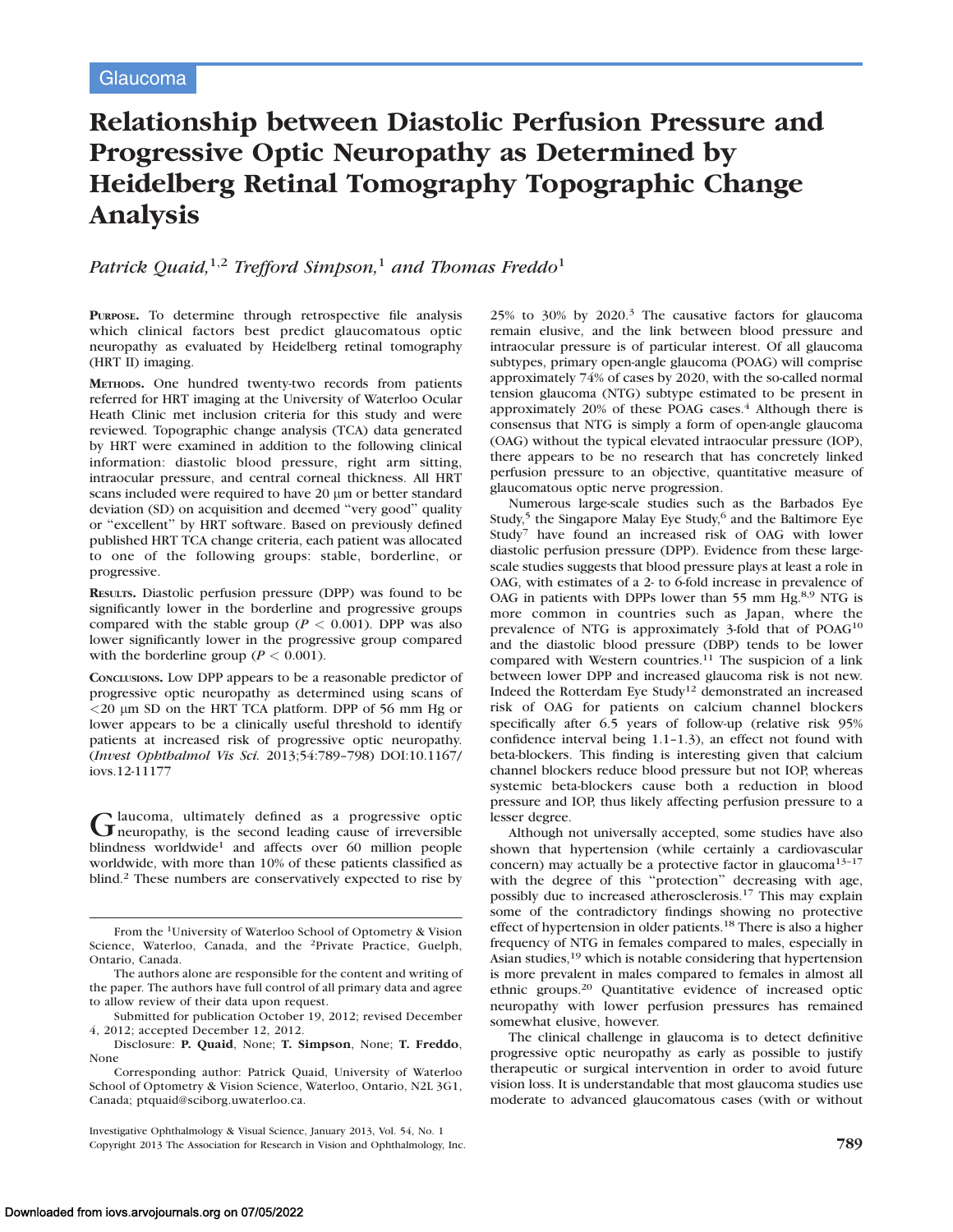visual field loss) because early progressive optic neuropathy can be difficult to definitively diagnose. It is our opinion, however, that studies examining patients with risk factors who "convert" to glaucoma over time will ultimately reveal the underlying pathophysiology of glaucoma. This study is novel in that it reports the association between DBP, IOP, and central corneal thickness (CCT) in relatively early progressive optic neuropathy cases as defined by using Heidelberg retinal tomography topographic change analysis (HRT TCA) software and relatively stringent image acquisition criteria. Controlling noise levels as much as possible in any form of imaging would seem to be critical when the ultimate purpose of the imaging is to detect change. Under some circumstances, progression could be defined as ''change outside of noise''; therefore, in this study we chose a previously used criterion in addition to stringent imaging quality control measures to determine the relationship between HRT TCA progression and various risk factors. The HRT manual appears to be the only guideline to date to define an acceptable standard deviation (SD), with a standard deviation of 50 µm or less being suggested, which has been quoted in prior studies.<sup>21</sup> More stringent criteria (images with an SD of 20 µm or less) were used in the current study.

Examining the equation for DPP (DPP =  $DBP - IOP$ )<sup>16</sup> also raises an inevitable question: At what DPP level should clinicians be concerned and can the DPP level be used to predict future progression? To this end, this study examined eligible records of patients with various OAG risk factors and with intact visual fields who were referred to a university-based imaging center, in order to determine the predictor variables associated with early progression as evaluated by HRT TCA. To our knowledge, this is the first study to specifically report on the association between DPP and progression rates using HRT TCA using relatively stringent acquisition criteria.

#### **METHODS**

University of Waterloo School of Optometry (UWSO) HRT clinic database records of patients referred for HRT II imaging within the last 4 years were retrospectively examined. Eligible records had to have a minimum of three scans, with each scan being required to have an SD of 20 lm or less with ''very good'' quality indicated on the HRT printout for all sessions. A minimum 9-month monitoring period was required from the first scan to the most recent scan. All patients selected were required to have seen the first author in the UWSO ocular health clinic at their most recent clinical evaluation and have had IOP, CCT, and DBP (right arm sitting) measured in addition to HRT imaging. All patients taking systemic blood pressure medications were excluded. Patients with any repeatable documented visual field loss were excluded. Using these relatively stringent selection criteria, 122 patient records were eligible for analysis.

To our knowledge, HRT is currently the only imaging device to report and quantify in micrometers the SD of the scan attained. Ultimately, progression is determined as ''change outside of noise'' for any clinical parameter, thus it is logical to assume that in order to determine change one needs to accurately know the ''noise'' of the clinical measure in question. This premise was used in determining whether any particular subject was showing progressive optic neuropathy over time, which of course is the hallmark of glaucoma. While there may have been other measures that could have been used, the micrometer change on TCA was ultimately chosen because it is quantifiable and relatively independent of subjective interpretation, can be interpreted in relation to the noise of the method used to acquire the data (i.e., the SD of the HRT scan), and previous publications are available to support the use of HRT TCA change criteria.<sup>22</sup>

Details on the exact TCA methodology have been described elsewhere,<sup>23</sup> with the basic methodology of HRT TCA essentially

involving an analysis of variance (ANOVA) approach comparing each HRT scan to the baseline scan and showing probability symbols for locations with statistically significant change (i.e., red for progression). Each eligible UWSO record was reviewed and assigned to one of three groups based on HRT TCA results using previously published HRT TCA criteria including both mean depth change and disc area.<sup>22</sup> All scans in this study were required to have an SD of 20 µm or less with the HRT printout stating ''very good'' or ''excellent'' in terms of image quality. Based on the HRT TCA change, each eligible record was allocated to one of the following groups:

- 1. Stable (liberal criterion: probably no change). Change observed in TCA mean depth data in a  $0-$  to  $50-$ um range (i.e.,  $0-2.5$  SD) in area under 1% of disc area (DA).
- 2. Borderline (moderate criterion: probable change). Change observed on TCA mean depth of  $>50 \mu m$  but <100  $\mu m$  (i.e., 2.5–5 SD) in area greater or equal to 1% of DA.
- 3. Progressive (conservative criterion: definite change). Change observed on TCA mean depth data of 100  $\mu$ m or more (i.e.,  $>5$ SD) in an area greater or equal to 2% DA.

All eligible files had at least three HRT images, with the following measurements done at minimum by the first author as part of the routine clinical care: IOP via Goldmann applanation tonometry, DBP measured manually using an appropriately sized cuff (right arm sitting) after a 5-minute rest, and CCTs using a Reichart pachymeter. DBP was measured manually in the clinic within 10 minutes of measuring IOP and CCTs and was taken twice, with the average result being recorded. IOP, CCT, and DBP measurements all had to have been taken at the last HRT session prior to imaging. This study was approved by the Office of Research and Ethics at the University of Waterloo and adhered to the tenets of the Declaration of Helsinki.

#### Statistical Analysis

Data were analyzed using Statistica 7 (Statsoft, Inc., Tulsa, OK) and R 2.15 (Development Core Team, 2011; R Foundation for Statistical Computing, Vienna, Austria, http://www.R-project.org/). ANOVAs and the Student's t-test was used to examine differences between means and regression trees (using R package party) and receiver operating characteristic (ROC) curves (using R packages Epi and pROC) were used to determine what predictors influenced the subject groupings.

#### **RESULTS**

From the 122 records qualifying for review, 16 patients were classified as progressive, 24 patients as borderline, and 82 patients as stable (Table). The average number of scans (minimum of three required) was similar between groups (4.86 for the progressive group, 4.17 for the borderline group, and 4.58 for the stable group) as was the mean time of followup (minimum of 9 months required) for each group (28.84 months for the progressive group, 30.17 months for the borderline group and 29.91 months for the stable group). No cases were noted to have significantly improved over time using the same HRT TCA change criteria. Patient demographics in the stable and borderline groups (combined and considered stable) were similar. The stable/borderline group had 79%, 14%, and 7%, respectively, for Caucasian, Asian, and African American ancestry. The progressive group had 75%, 12.5%, and 12.5%, respectively, for Caucasian, Asian, and African American ancestry. Figures 1 to 4 show the distribution of IOP, CCT, DBP, and DPP by group. It can be seen (Figs. 1, 2) that IOP and CCT were not statistically different between groups and were thus likely relatively poor predictors of progression.

DBP was significantly lower in both the borderline and progressive groups compared to the stable group. DPP was significantly different between the three groups, with the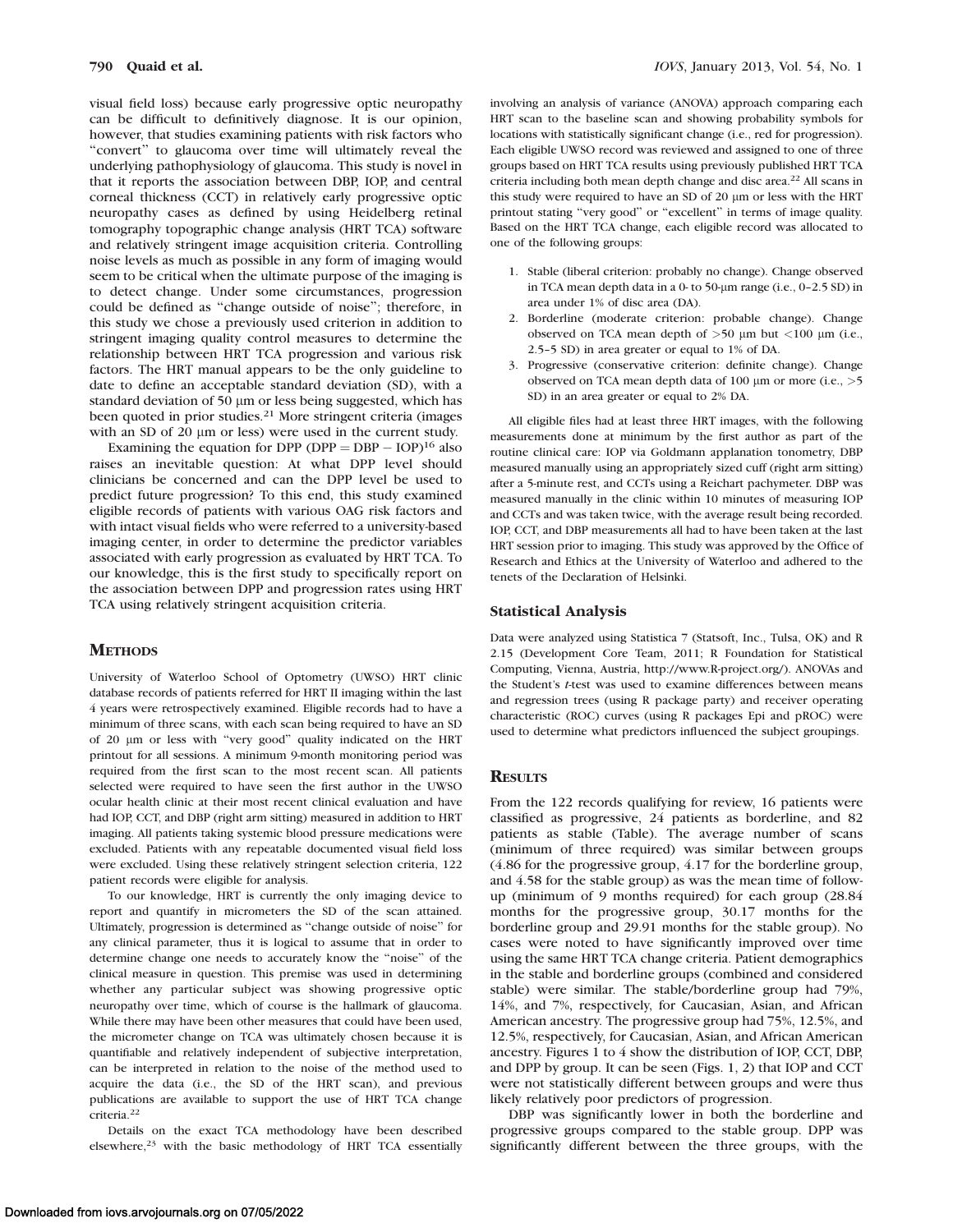

FIGURE 1. IOP for progression groups determined using HRT TCA outcome. There is no statistically significant difference between the groups. Interocular average of IOP was used because there was no significant inter-eye difference.

progressive group having the lowest DPP (Fig. 4). Figure 5 shows DBP and DPP plotted by group, and Figures 6 and 7 show the relevant quantitative data.

ROC curve analysis (Figs. 8–10) and regression tree analysis (Fig. 11) were used to examine which predictor variables best separated group (i.e., stable, borderline, progressive). As can be seen from the ROC analysis, DBP and DPP were good predictors of grouping if one considers progressors (i.e., progression group) versus nonprogressors (i.e., stable and borderline groups). As can be seen from the ROC curves and regression analysis, DPP and DBP were statistically useful in determining correct grouping. IOP and CCT were not statistically useful in determining group.

Regression tree analysis, using the four predictors for classification (Fig. 11), shows that few misclassifications were made by using cutoffs of 56 mm Hg for DPP and 73 mm Hg for DBP. IOP and CCT did not provide any statistical assistance in predicting category.



FIGURE 2. CCT for progression groups determined using HRT TCA outcome. There was no statistically significant difference between the groups in terms of CCT. Interocular average of CCT was used because there was no significant inter-eye difference.



FIGURE 3. DBP (right arm sitting) for progression groups as determined using HRT TCA outcome. The stable group had significantly higher DBP compared to the borderline and stable groups. There was no statistical difference between the borderline and the progressive groups in terms of DBP alone.

To provide clinical illustrations in addition to the reported group data, HRT TCA and stereoparameter printouts are shown for the left eye of one of the progressive cases (female) for which an ambulatory 24-hour blood pressure profile was available (Figs. 12, 13; right eye showed similar trend). Pretreatment IOPs were in the range of 16 to 19 mm Hg in each eye, with the patient having a positive family history (mother), Raynaud's disease, and CCTs in the average range in each eye  $(560 \mu m \text{ range})$ .

A significant nocturnal dip in DBP was seen in this patient, with the average nocturnal DBP being 50 mm Hg and the lowest DBP occurring at approximately 1 AM (37 mm Hg). The average DBP overall was recorded as 67 mm Hg. Looking at the nocturnal DBP, however, a realistic target IOP for this patient would be difficult (if not impossible) to define because DBP already averaged 50 mm Hg at night. This in essence represents a more challenging spectrum of glaucoma cases, the so-called ''normal tension'' glaucoma patients, who often continue to



FIGURE 4. DPP for progression groups as determined using HRT TCA outcome. The stable group had significantly higher DBP compared to the borderline and stable group. The progressive group also showed a significantly lower DPP compared to both the borderline and stable groups.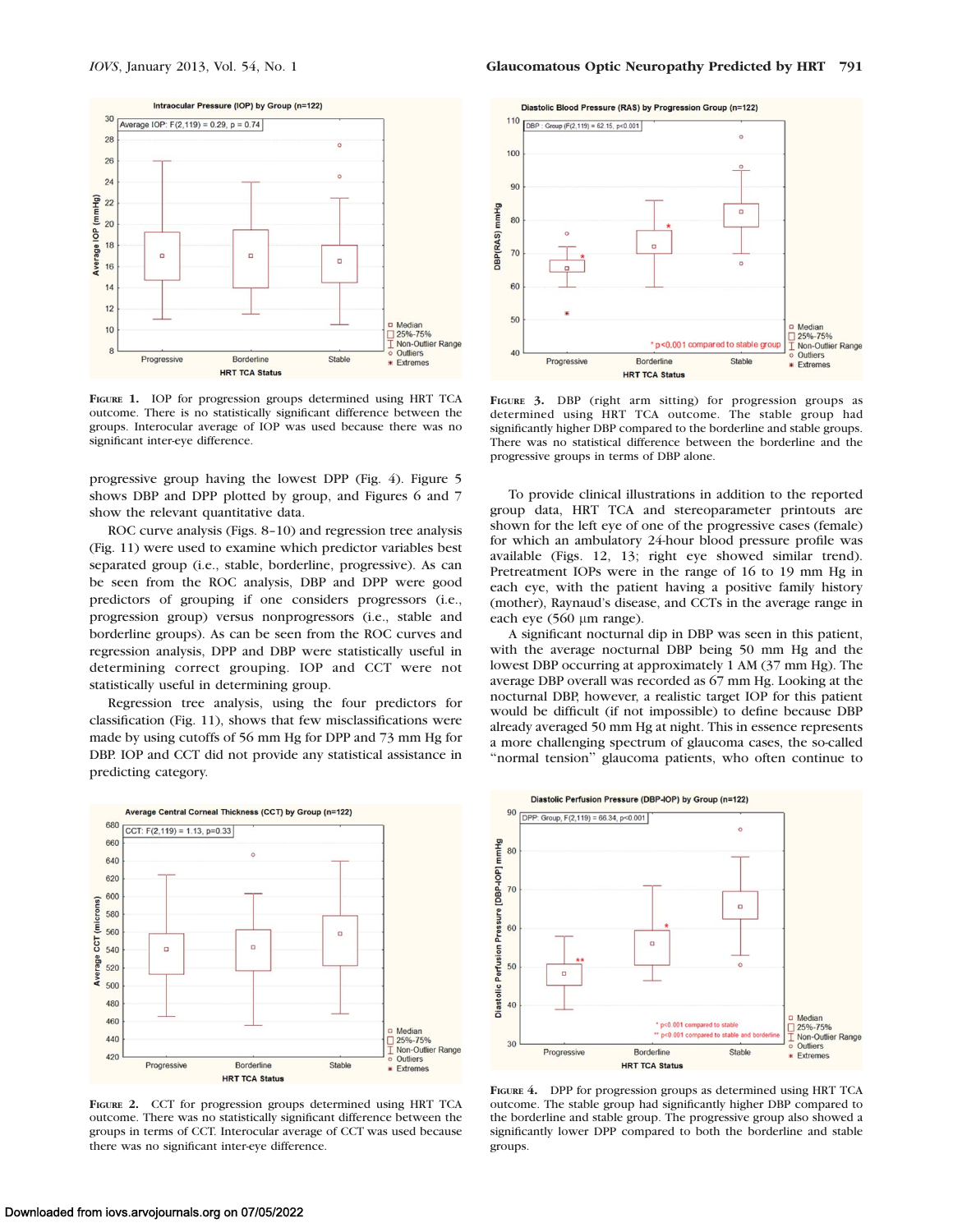

FIGURE 5. The relationship between diastolic perfusion pressure (DPP), DBP, and progression rates as determined using HRT TCA outcome. It can be seen that all patients in the stable group had a DPP of 50 mm Hg or greater.

exhibit progressive optic neuropathy despite low IOPs being attained therapeutically or surgically.

### **DISCUSSION**

Although there are differences in the study designs, the following studies have already found that lower DPP essentially equates to a higher risk for OAG: Baltimore Eye Study, Egna-Neumarket Study, Proyecto VER, Barbados Eye Study, and the Rotterdam Eye Study. It has also been shown in an Asian sample that lower DPP is associated with OAG.<sup>17</sup> The Barbados Eye Study5 in particular showed that DPP under 55 mm Hg

| TABLE. Breakdown of Sex, Age, CCT, IOP, and DPP by HRT TCA |  |  |  |  |  |
|------------------------------------------------------------|--|--|--|--|--|
| grouping $(n = 122)^*$                                     |  |  |  |  |  |

|               | <b>Stable</b><br>$(n = 82)$ | <b>Borderline</b><br>$(n = 24)$ | Progressive<br>$(n = 16)$ | Significance<br><b>Level</b> |
|---------------|-----------------------------|---------------------------------|---------------------------|------------------------------|
| % Female      | 62.17                       | 54.17                           | 75.00                     |                              |
| Mean IOP      | 16.75                       | 17.27                           | 17.19                     | $P = 0.74$                   |
| <b>TOP SD</b> | 3.11                        | 3.62                            | 3.71                      |                              |
| Mean CCT      | 552.79                      | 542.59                          | 540.12                    | $P = 0.33$                   |
| CCT SD        | 38.34                       | 42.19                           | 36.52                     |                              |
| Mean DPP      | 65.78                       | 55.61                           | 48.44                     | P < 0.01                     |
| DPP SD        | 6.23                        | 6.71                            | 4.98                      |                              |
| Mean DBP      | 84.54                       | 72.87                           | 65.62                     | P < 0.01                     |
| DBP SD        | 6.28                        | 6.31                            | 5.39                      |                              |
| Mean age      | 65.43                       | 59.35                           | 62.58                     | $P = 0.87$                   |
| Age SD        | 11.81                       | 14.04                           | 10.47                     |                              |

\* As can be seen, DPP and DBP were found to be significantly different between groups.

more than doubled the risk of OAG, a result supported by the findings in this study. Observations that decreased blood flow is found in OAG but not in ocular hypertensive patients with matched  $IOPs<sup>24</sup>$  are in line with the findings of this study because increased IOP with raised DBP could potentially result in adequate DPP. More recently, 24-hour ambulatory blood pressure profiles on 60 glaucoma patients showed an association between the degree of nerve fiber layer loss (using optical coherence tomography) and the time of day that hypertensive medication was administered (in the evening as opposed earlier in the day).25 This effect was suggested to potentially arise from greater nocturnal dips in blood pressure when medications were taken later in the day. The authors of this report did not discuss image quality during image acquisition, a point that has been addressed in our study using HRT imaging.

The results presented in our paper agree with the previous reports of an increased risk of glaucomatous optic neuropathy associated with lower DPP. Our analyses suggest that a DPP of 56 mm Hg or lower is likely a reasonable clinical threshold for concern. This finding is in agreement with several studies



FIGURE 6. The relationship between DBP and TCA mean depth change (µm) of the largest cluster of pixels with statistically significant change within the optic disc as determined using HRT TCA. As can be seen, there is a significant coefficient of determination between DBP and TCA change  $(P < 0.001)$ .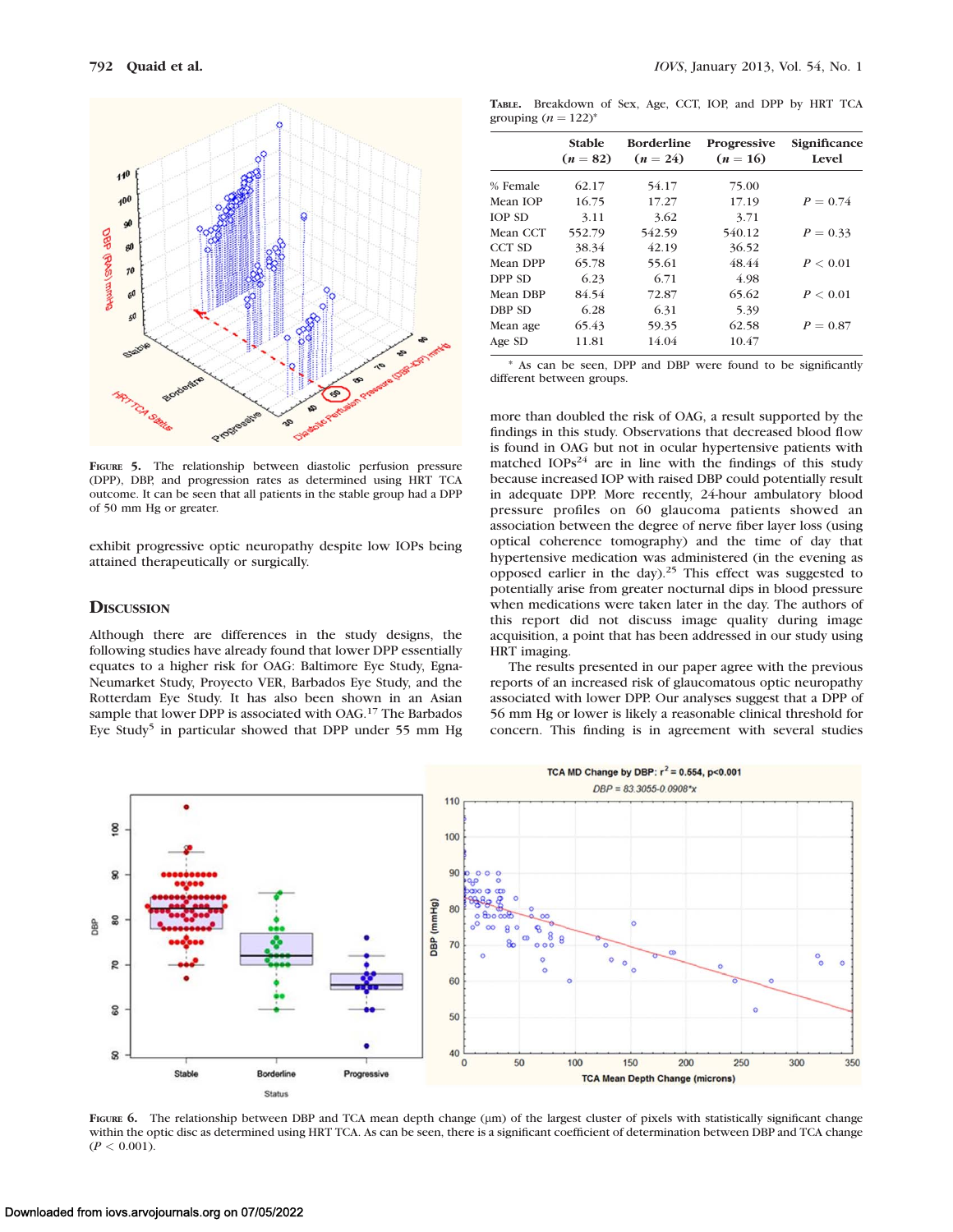

FIGURE 7. The relationship between DPP and TCA mean depth change (µm) of the largest cluster of pixels with statistically significant change within the optic disc as determined using HRT TCA. As can be seen, there is a significant coefficient of determination between DPP and TCA change  $(P < 0.001)$ .

showing a 2- to 6-fold increased prevalence of OAG in patients with DPP lower than 55 mm Hg.<sup>5,6,9,17</sup> This research is novel, however, in that it is to our knowledge the first demonstration of increased progression rates with lower DPP using HRT TCA when the images were obtained using relatively stringent image acquisition criteria.

It is important to discuss briefly the reason for the use of a lower SD (20  $\mu$ m) versus the 50  $\mu$ m SD suggested as being acceptable in the HRT II manual. Although the limit of 50  $\mu$ m SD is stated in the HRT manual and has been accepted in other



FIGURE 8. ROC analysis showing that DPP (blue) and DBP (red) show much better ability to predict grouping. This analysis compared essentially progressors (i.e., progression group) to nonprogressors (i.e., stable and borderline group). As can be seen, IOP (green) and CCT (purple) data were of no statistically significant use in determining group.

peer-reviewed publications,<sup>21</sup> in our experience any HRT image with an SD greater than 25 to 30 µm results in clinically questionable fluctuations in stereoparameter trends and TCA data output. Once  $30 \mu m$  is exceeded, even in the threedimensional rendering of the optic nerve one can actually see the image degradation (i.e., the ''bumpiness'' of the threedimensional rendering option). We suggest that a more conservative SD of 20  $\mu$ m could be used, especially when looking for early glaucomatous change. It seems intuitive that the larger the SD in micrometers, the more change is required to detect progression; thus, selecting this lower SD cutoff provides for a more sensitive change criterion. Although we used change criteria based on a previous publication's guidelines, $22$  we opted to use a more stringent criterion of



FIGURE 9. ROC analysis showing that DPP of 56 mm Hg gives the best separation of group when the progression group is compared to the other two groups (i.e., nonprogressors).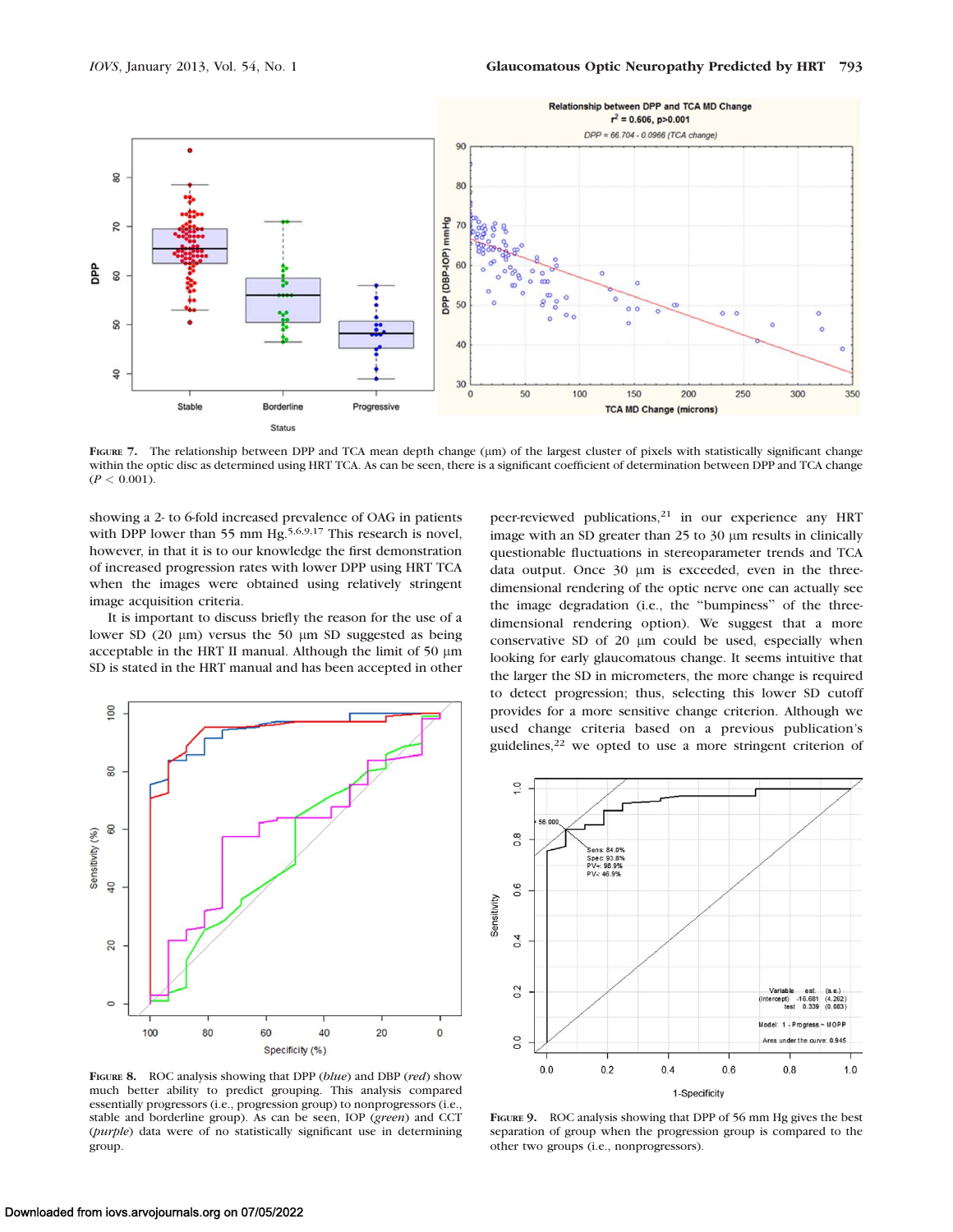

FIGURE 10. ROC analysis showing that DBP of 73 mm Hg gives the best separation of group when the progression group is compared to the other two groups (i.e., nonprogressors).

20 lm SD for imaging acquisition because reducing imaging noise will intuitively aid in more reliable progression detection.

When debating whether DPP should be examined closely or not, we should keep in mind that in the Barbados Eye Study,5 the mean risk ratio was highest with ''low perfusion pressure,'' with an almost three times higher relative risk (2.6 times) being reported. Compared to all other factors examined (age, approximately 1.1 times; family history, approximately 2.4 times; higher IOP, approximately 1.1 times; systolic blood pressure, approximately 0.8 times; and CCTs, approximately 1.4 times), this result agrees with the finding of our study that DPP may well be an important factor for classifying a patient as progressing. Therefore, from a clinical standpoint, a positive family history of a parent or sibling and a DPP of less than 56 mm Hg likely compose a reliable combination to predict progressive optic neuropathy. Of note, if a DPP of 56 mm Hg or lower is used as the risk factor, the relative risk of being in the progressive group with this risk factor present was 13.25 times (CI: 5.79-30.29 times,  $P < 0.001$ ). It is thus likely that DPP of 56 mm Hg or less represents a relatively strong risk factor.

The DPP cutoff of 56 mm Hg suggested in our regression analysis is in agreement with a previous study<sup>26</sup> in which  $24$ healthy patients and 29 primary POAG patients had their 24 hour DPP profiles examined. None of the patients were on blood pressure medication, and the POAG group had ceased all topical glaucoma medications 1 month prior to the study. The average DPP of the control group was approximately 58 mm Hg, and the average DPP of the POAG group was 52 mm Hg. The similarity of these results is reassuring. This research concluded that the DPP was for the most part significantly different between the controls and the POAG group between the hours of midnight and 6 AM, a result that is very similar to the case from our study (Figs. 12, 13). To be clear, we did not get an ambulatory 24-hour blood pressure profile for any other patients, and this case may not be illustrative of the entire progressive group. Nonetheless, it is of interest that this profile from one of the progressive subjects in our study is very much in line with the trend observed in diagnosed POAG patients.<sup>26</sup>

The observation that DPP is a better indicator of progression than IOP supports the notion that NTG and OAG are in essence the same disease process, the only difference likely being the level of DBP (i.e., lower DBP in NTG cases) and



FIGURE 11. Regression tree analysis of the four predictors used in this study (i.e., DBP, DPP, CCT, and IOP). As can be seen, IOP and CCT do not provide any statistical assistance in separating the categories in the data, whereas DBP and DPP are statistically useful in separating categories correctly (B, borderline group; P, progressive group; S, stable group).

the presence of autoregulation impairment. This point is reinforced by the observation that autoregulation has been shown to begin to become impaired at between 27 and 30 mm Hg in humans, consistent with the IOP levels at which we tend to see OAG present.<sup>27</sup> We are not suggesting that the low DPP is causative per se (although it appears to be a factor) because there is research to show that many patients have nocturnal dips in blood pressure and yet do not develop glaucoma.<sup>26</sup> Indeed in the previously mentioned study looking at 24 blood pressure profiles and 24-hour IOP trends, no significant difference was found between the controls and the POAG group in terms of "number of extreme dippers"; that is,  $>20\%$ Dip, with "Dip" defined as [mean daytime DBP - (mean nocturnal DBP/mean daytime DBP)]  $\times$  100.<sup>26</sup> The notion that reduced DPP potentially impairs ocular blood blow in the absence of autoregulation has previously been suggested.<sup>28,29</sup> Whether autoregulation dysfunction is a cause or an effect of low DPP is a question outside the scope of this research, but given that a direct measure of autoregulation has proven very difficult,<sup>16</sup> DPP is likely a useful clinical parameter that clinicians can use to better identify patients at higher risk for progression.

Since perfusion is a function of two components and decreasing DBP can also decrease ocular perfusion, there are likely clinical ophthalmic complications associated with medical intervention for hypertension. Although the intervention may well be justified in terms of reducing cardiovascular risk, if our reported relationship is confirmed in larger scale studies, extra consideration should perhaps be extended to patients on glaucoma therapy or with ocular hypertension to ensure that perfusion pressures are not reduced to the point of creating excessive ischemia to the optic nerve, especially in those individuals with impaired autoregulation. Indeed, consistent with this notion is the observation that aggressive treatment of hypertension has been shown in some cases to cause serious damage to both the heart<sup>30,31</sup> and brain.<sup>32</sup> This point emphasizes the necessity for close collaboration between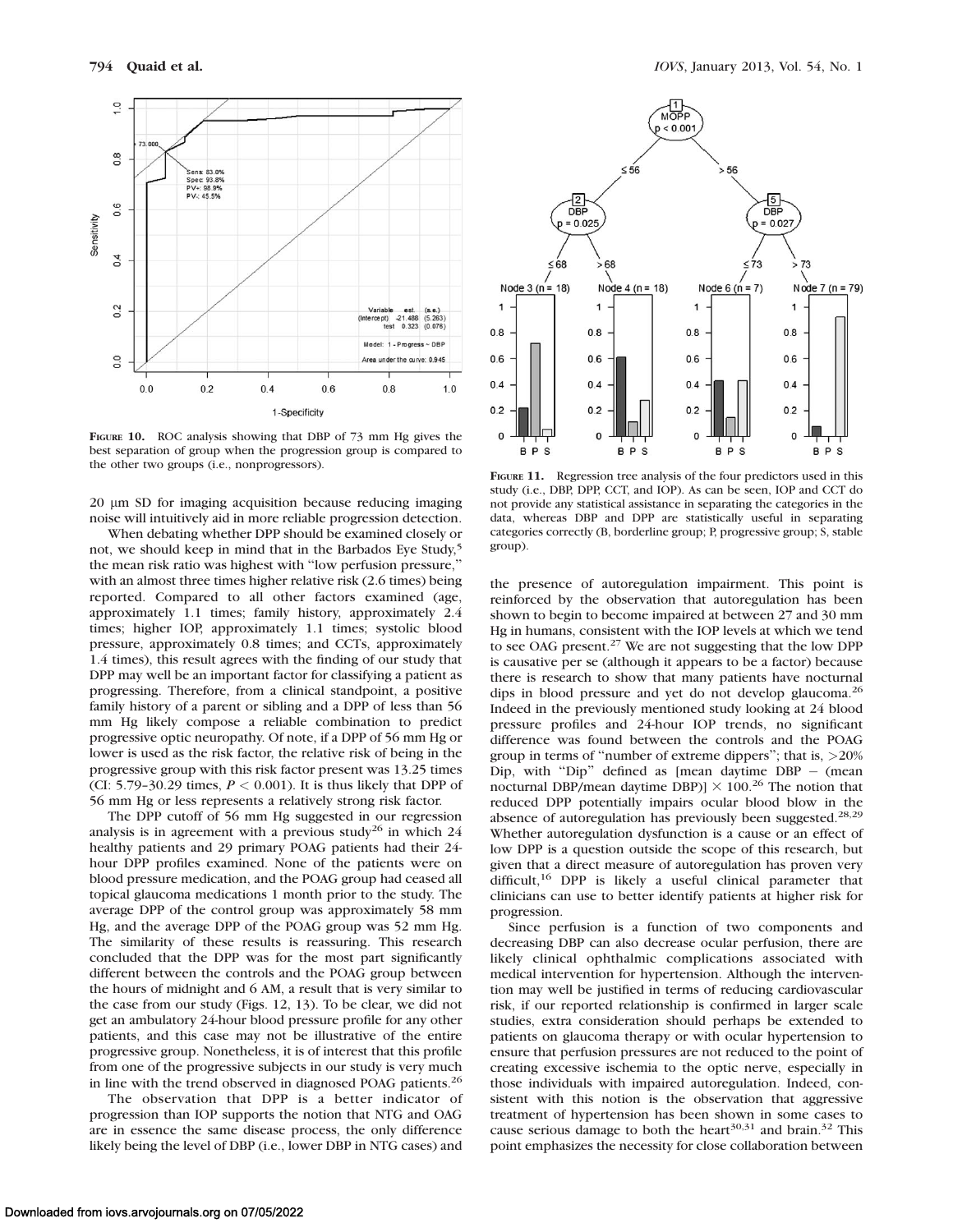

FIGURE 12. Twenty-four-hour ambulatory blood pressure profile printout of one of our progressive cases (female) obtained 1 week after the last HRT scan. The pretreatment IOPs were in a range of 17 to 19 mm Hg in each eye, CCTs were average (563 µm OD and 558 µm OS), and there was a positive family history (mother) and Raynaud's. It can be seen that there was a moderate drop in DBP at night with the average ''asleep'' DBP being 50 mm Hg. The blood pressure trend of this patient agrees well with the overall results of this study in that a lower DBP appears to be a strong predictive risk factor for progressive optic neuropathy.

eye care providers and primary care physicians regarding the patient's DBP in the overall management of glaucomatous optic neuropathy. The data presented in this paper suggest that a DPP of approximately 56 mm Hg is likely a demonstrably useful clinical threshold. Larger studies will likely aid in refining this range, but if confirmed, it will allow eye care providers to set target therapeutic IOPs with a much greater degree of confidence (with DBP in mind) for patients ultimately diagnosed with glaucoma as evidenced by progressive optic neuropathy. Since these individuals also likely have a high risk of autoregulation impairment,<sup>28,29</sup> this approach appears justified.

Of interest, a study<sup>33</sup> published in 1942 examining the relationship between a ''diastolic co-efficient'' (DBP/IOP) and severity of visual field loss found a significant association between lower diastolic ratios and patients with more severe visual field loss. Figure 14 (replotted using the published raw data) shows that there is indeed a significant trend of worsening visual field status with a lower diastolic coefficient, a finding that agrees well with our HRT TCA results. It is to the credit of the authors of this 1942 paper that their finding of increased visual field damage with lower DPP is supported via HRT TCA 70 years later.

The results presented in this study raise an intriguing question with respect to other neurodegenerative conditions. It has been suggested in the literature that patients with neurodegenerative diseases with apoptotic cell death (such as Alzheimer's disease and Parkinson's disease) may have optic

nerve fibers that appear to be less resistant to increases in IOP.37 The frequency of NTG in particular also appears to be somewhat greater with these neurodegenerative conditions.<sup>37</sup> Although beyond the scope of this research, the results of our study raise an intriguing possibility as to whether a similar low perfusion pressure issue exists in patients with Alzheimer's disease and dementia. Although treatment of hypertension is important in terms of preventing fatal cardiovascular conditions, all homeostatic mechanisms in the body have an ideal range for optimal function, with blood pressure likely being no different. If this research is confirmed on a larger scale using identical image quality control criteria, hypoperfusion of neuronal tissue has likely been underemphasized in the medical literature and it would seem logical to look at other progressive neurological diseases associated with glaucoma in a similar light. Although controversial, it is certainly of interest to note that hypertension actually appears to be a protective factor in glaucoma in some epidemiological studies. $34-36$ Potential drawbacks of this study are the relatively small sample size overall and the relatively low number of progressive cases identified in the patient files (mainly due to the relatively strict inclusion criteria). There is also a risk of type II error in the comparisons between the groups, which showed nonsignificant differences (i.e., CCT and IOP). The strict inclusion criteria were chosen in order to extract clinically meaningful data with as little noise as possible in the imaging data acquired. In the UWSO HRT clinic service, it is not unusual to see 60% to 70% of referred patients ultimately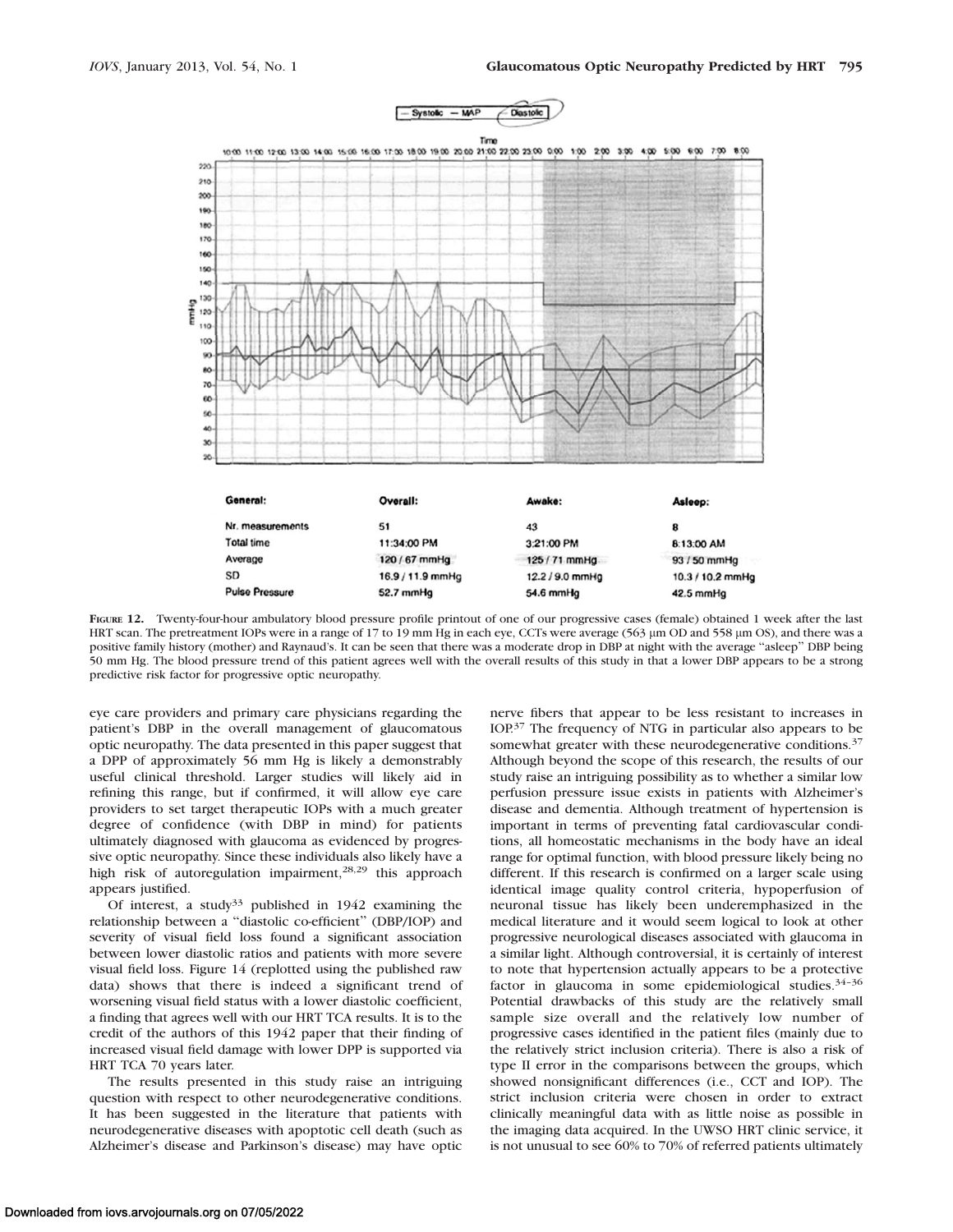

 $1/06$ 

UQ5

 $1/09$ 

 $1/10$ 

 $1/01$ VÖ.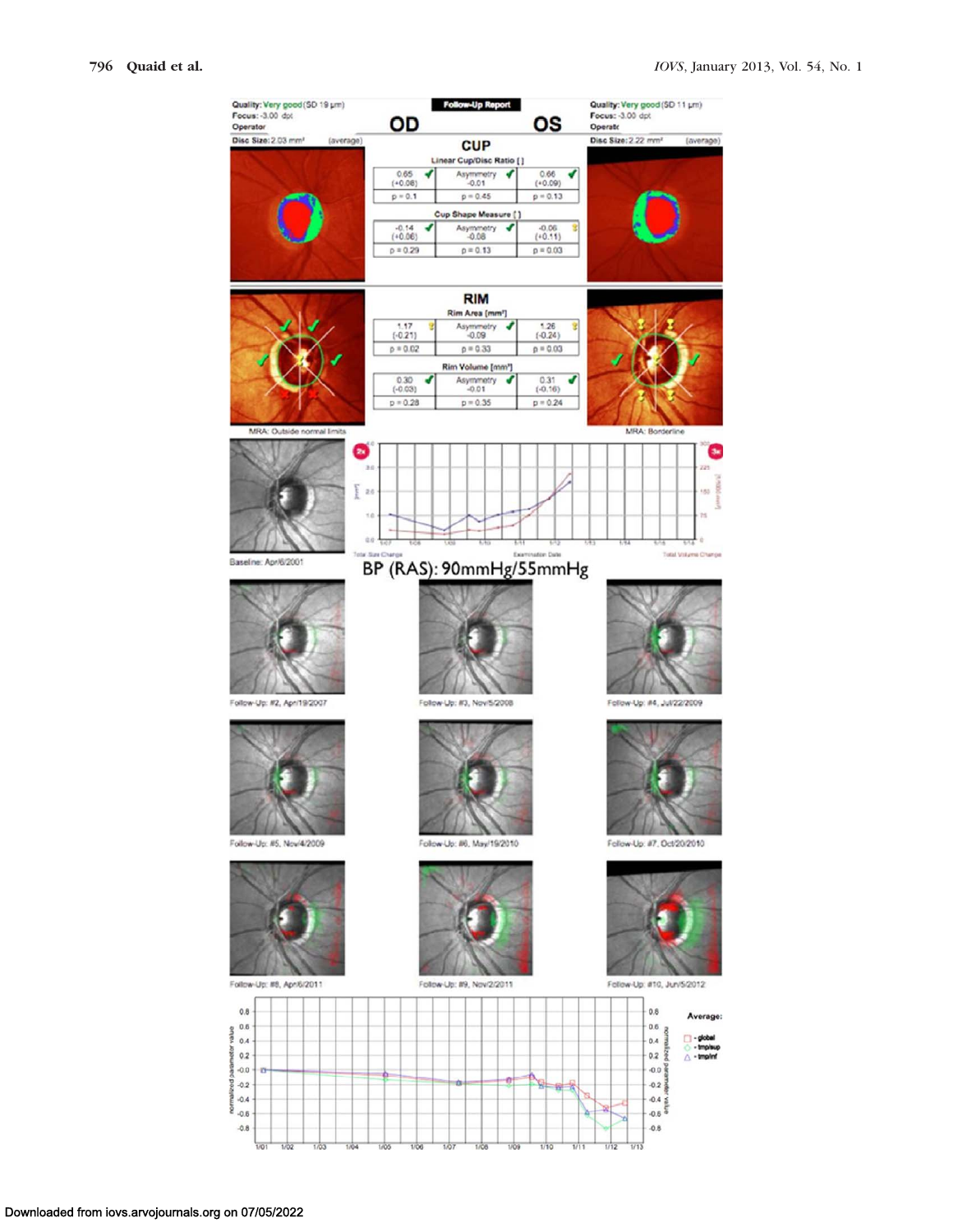FIGURE 13. Main printout and OS stereotrend and TCA data for a female patient in the progressive group (OD was similar). The HRT data shown is for the same patient whose ambulatory 24-hour blood pressure profile was made available to us within 1 week of the last HRT scan. The data used in this paper were the last DBP measurement at the last HRT session included in the analysis. The 24-hour ambulatory blood pressure profile for this patient was obtained as other testing was ongoing with the family physician to investigate unexplained fainting episodes. As can be seen, the blood pressure measurement at the last HRT session was 90/55 mm Hg (right arm sitting), which is in good agreement with the ambulatory 24-hour data (patient awake section, see Fig. 7).



FIGURE 14. Data replotted from a 1942 paper<sup>33</sup> reporting the relationship between severity of visual field (VF) loss and DBP in relation to IOP (expressed as a DBP coefficient). It can be seen that there is a significant association between more severe VF loss and a lower DBP coefficient. This observation is in agreement with the increased progression rate of progressive optic neuropathy observed in this study using quantitative and objective HRT data.

be discharged, with one of the most common referral reasons being, for example, asymmetric disc size (misinterpreted as asymmetrical cupping) or alternately a simple anomalous optic nerve. Looking at other large-scale studies such as the Barbados Eye Study, $5$  the relative percentage of progressors in comparison with all patients examined was similar at 10% to 15%. Thus, the proportion of progressors relative to the total sample size in this study is reasonably reflective of the UWSO HRT service.

Imaging, like any clinical measure, is only as good as its signal-to-noise ratio and this point needs to be emphasized clinically. Objective imaging such as that used in the HRT is becoming more widespread in the clinical management of OAG and thus accordingly, we must be vigilant regarding the quality of the data used to make clinical interpretations regarding our patients and not simply rely on manufacturer's guidelines. HRT imaging is to our knowledge the only imaging device to report quantitatively the actual SD of the image acquired in micrometers. Ultimately, quantitative criteria for topographic change can only be agreed upon clinically when this change criterion also takes the noise level of the image attained into account.

In summary, the findings of this study show that lower levels of DPP are associated with a greater degree of progression as measured using HRT TCA criteria. These results likely warrant consideration of a larger scale study. Our study suggests that a DPP of 56 mm Hg or lower appears sensible in terms of potentially identifying patients at relatively higher risk of progressive optic neuropathy. Although the practicality of raising blood pressure in ''maximally IOP treated'' patients  $(i.e., NTG)$  has been questioned,<sup>38</sup> the notion of at least being aware of the blood pressure level and using this measure to determine target IOPs is in line with suggestions in other

publications.17,39,40 However, given the confounding factor of impaired autoregulation, raising blood pressure likely remains an option that should only be considered in patients with low nocturnal DPP and DBP and rapidly progressing glaucoma despite maximally treated IOP who have no other treatment options. At the very least, calcium channel blockers should likely be avoided in OAG patients,<sup>16</sup> with either diuretics or beta-blockers being considered in lieu of them if blood pressure medication is required. This is justified on two fronts. First, an increased risk of glaucoma with calcium channel blocker use has been shown,<sup>16</sup> and second, suppression of the autoregulatory response has been shown with the use of calcium channel blockers. $41$  The importance of monitoring blood pressure and not ''overtreating'' hypertension has also been mentioned elsewhere in terms of avoiding low perfusion pressures in diagnosed OAG cases.<sup>17</sup>

This research represents a significant step forward in confirming the relationship between lower perfusion pressure and increased progression rates in OAG using relatively stringent imaging criteria. In light of these findings, OAG patients placed on blood pressure–lowering medications may require their target DBP to set with their treated IOP levels kept in mind to maintain adequate optic nerve perfusion levels, while still minimizing any cardiovascular concerns of the primary care physician.

#### Acknowledgments

The authors thank David Williams (University of Waterloo School of Optometry & Vision Science) and two anonymous reviewers for valuable comments in the preparation stages of this manuscript.

#### **References**

- 1. Resnikoff S, Pascolini D, Etya'ale D, et al. Global data on visual impairment in the year 2002. Bull World Health Organ. 2004; 82:844–851.
- 2. Quigley HA. Number of people with glaucoma worldwide. Br J Ophthalmol. 1996;80:389–393.
- 3. Quigley HA, Broman AT. The number of people worldwide with glaucoma in 2010 and 2020. Br J Ophthalmol. 2006;90: 262–267.
- 4. Majeed F, Tauheed S, Aamir IS, Atif A, Majeed R. Frequency of normal tension glaucoma in suspected cases of primary open angle glaucoma. Pak J Ophthalmol. 2007;23:192–197.
- 5. Leske MC, Wu SY, Hennis A, Honkanen R, Nemesure B. Risk factors for incident open angle glaucoma (Barbados Eye Studies). Ophthalmology. 2008;115:85–93.
- 6. Zheng Y, Wong TY, Mitchell P, Friedman D, He M, Aung T. Distribution of ocular perfusion pressure and its relationship with open angle glaucoma: the Singapore Malay Eye Study. Invest Ophthalmol Vis Sci. 2010;51:3399–3404.
- 7. Sommer A, Tielsch JM, Katz J, et al. Relationship between intraocular pressure and primary open angle glaucoma among white and black Americans. The Baltimore Eye Study. Arch Ophthalmol. 1991;109:1090–1095.
- 8. Leske MC. Ocular perfusion pressure and glaucoma: clinical trial and epidemiological findings. Curr Opin Ophthalmol. 2009;20:73–78.